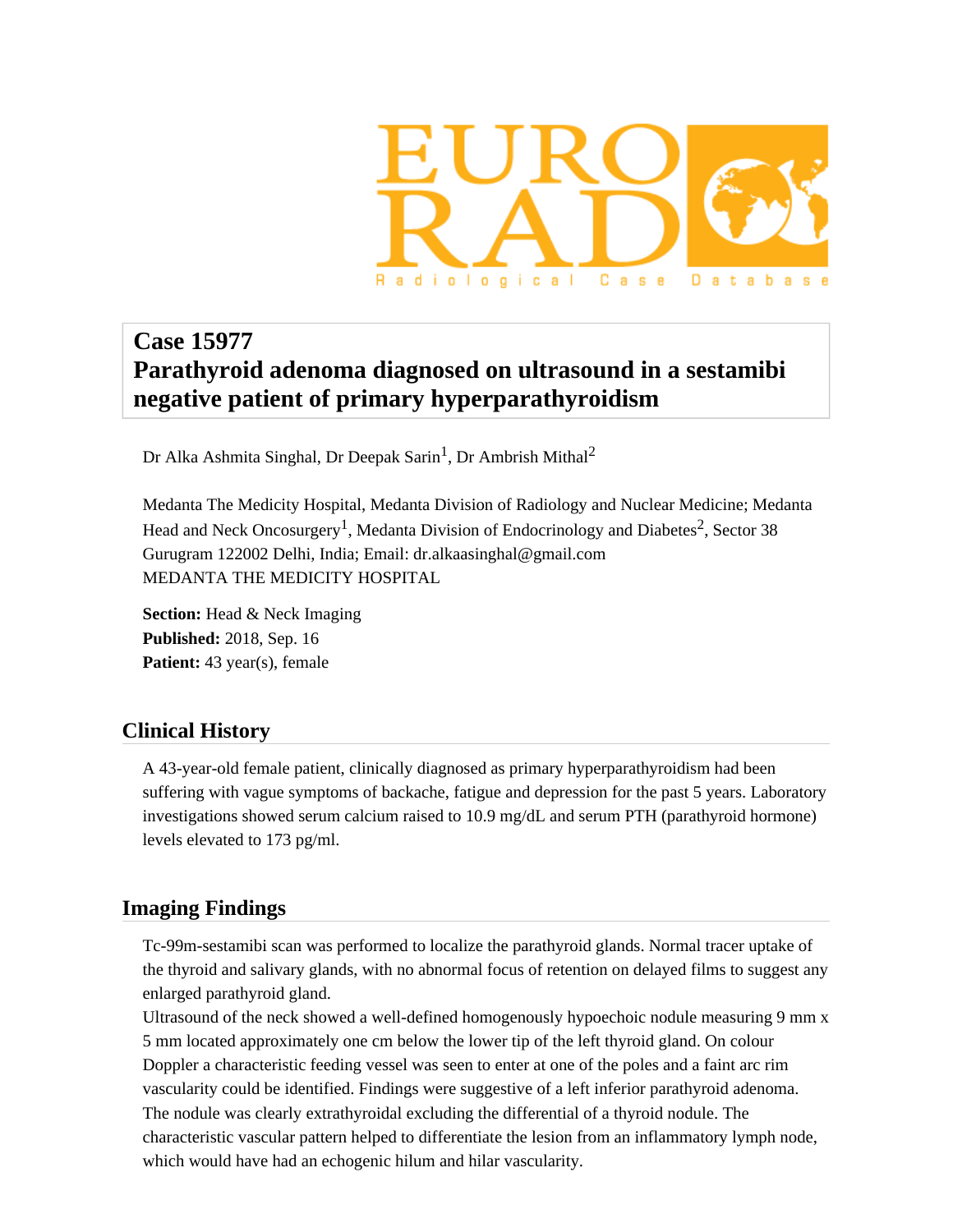# **Discussion**

Localization of parathyroid nodules is the key role of imaging in cases of hyperparathyroidism<sup>[1</sup>]. 2], so that a focussed parathyroidectomy can be performed to treat the patient instead of bilateral neck exploration.

In this patient, Tc-99m-sestamibi scan done for localization of parathyroids was negative on two previous occasions. She had three previous ultrasound neck reports with no localization of any enlarged parathyroids. At our institute, based on the ultrasound features and clinical background, a diagnosis of left inferior parathyroid adenoma was made. Patient underwent focussed left inferior parathyroidectomy. Histopathology confirmed parathyroid adenoma.

The routine imaging modalities utilized are Tc-99m-sestamibi scan, ultrasound and a contrast CT Neck. Tc-99m-sestamibi, the radiotracer localizes and is retained in the region of mitochondria. Parathyroid adenoma's high cellularity & vascularity and large number of mitochondria in oxyphil cells are responsible for its avid uptake and slow release. After IV injection of Tc-99m-sestamibi, initial images are obtained 10 to 15 minutes after injection which typically show prominent thyroid uptake and a second set of images is obtained at 2 to 3 hours which showing hyper functioning parathyroid gland as a focus of residual activity after much of the thyroid uptake has washed out. The most common cause for a false negative study is small size, as was in this case.Tc-99m-sestamibi scan for parathyroids have a sensitivity of 93% and specificity of 75%[3].

Ultrasound with colour Doppler has a very high sensitivity 98% and specificity of 92% for the localization of parathyroid nodules in hyperparathyroidism. Knowledge of the anatomy and embryology of the parathyroid along with their ectopic locations is essential [4, 5]. High resolution ultrasound transducers with small foot print probes may be used when needed.

More advanced and more expensive imaging methods like Multi phase CT and PET imaging are being investigated[6, 7]. However, in our opinion currently these imaging techniques should only be used when conventional imaging including ultrasound and Tc-99m-sestamibi scanning fails to detect a prathyroid adenoma.

### TAKE HOME MESSAGE

A meticulous and a detailed ultrasound evaluation of neck must be performed to localize the parathyroids in all cases of hyperparathyroidism. The anatomical variability of the location of the parathyroids makes it important for the neck ultrasound scan to extend superiorly from the angle of jaw and mandible and inferiorly up to the clavicles. In experienced hands, ultrasound is a highly sensitive modality, widely available and is cost effective.

'Written informed patient consent for publication has been obtained.'

# **Final Diagnosis**

Parathyroid Adenoma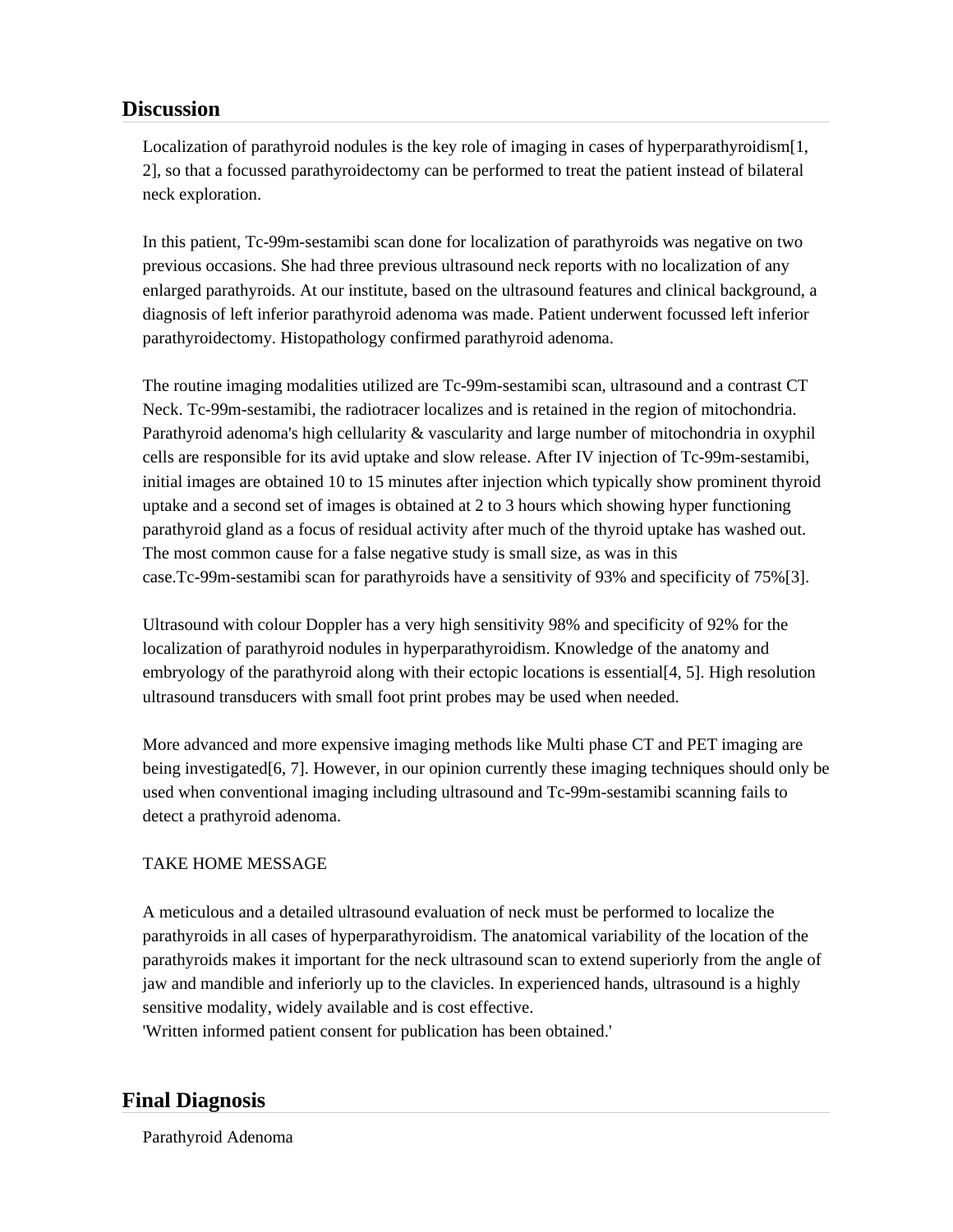# **Differential Diagnosis List**

Thyroid nodule, Lymph node

#### **Figures**

#### **Figure 1 Tc 99m Sestamibi scan for the parathyroid**



#### **Figure 2 Ultrasound neck with colour doppler**



Ultrasound Neck showing a well defined hypoechoic nodule measuring 9x5mm located one centimetre below the lower pole of left lobe thyroid. On colour Doppler characteristic polar feeding vessel with an arc rim is noted.

© Medanta Division of Radiology and Nuclear Medicine, Medanta The Medicity, Delhi, India